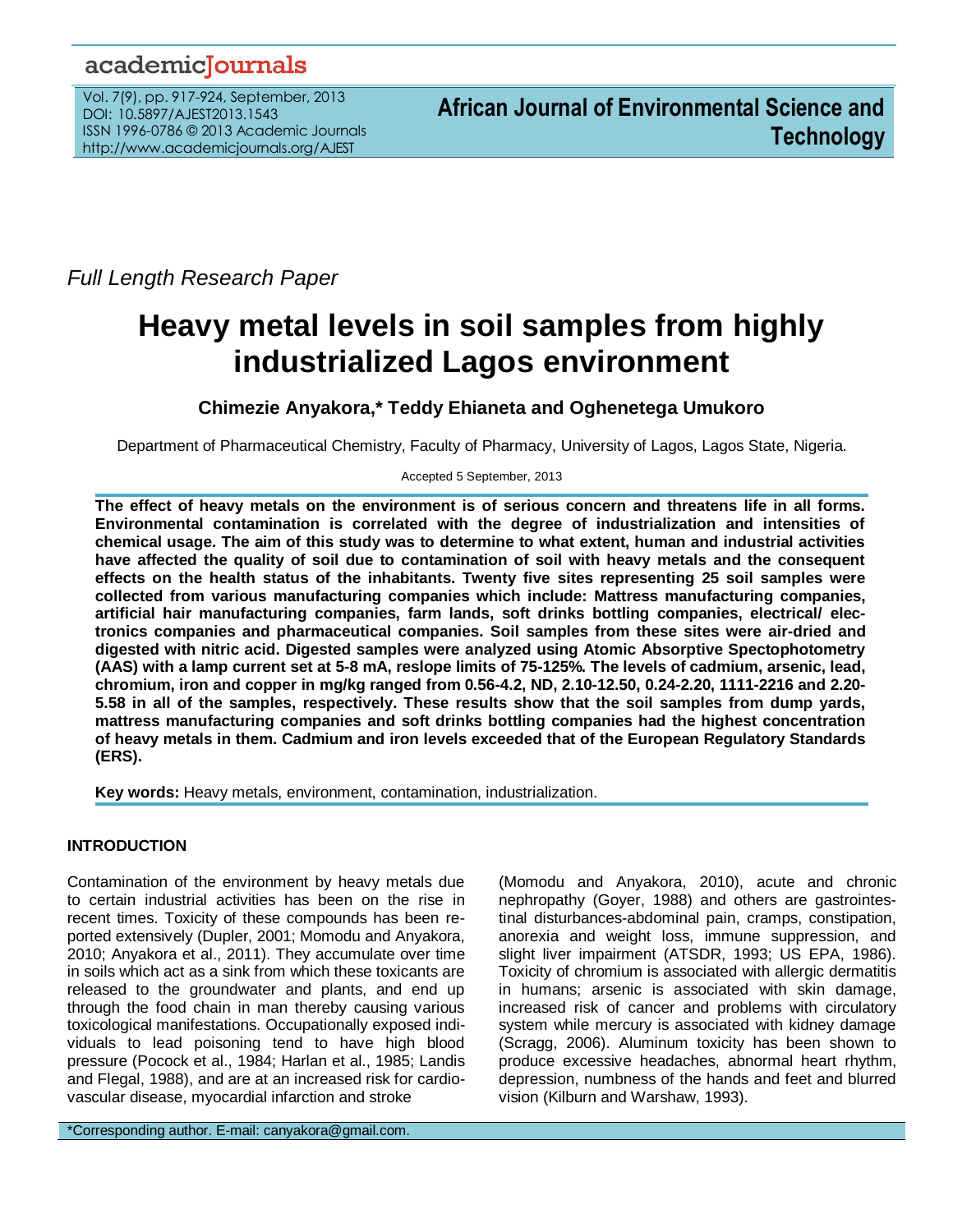Other effects of aluminum include: impairment in choice reaction time, long-term memory, psychomotor speed (Willis and Savory, 1985).

Heavy metals occur in the environment naturally and are released during anthropogenic activities. Soil contamination with heavy metals results from human-related activities such as mining (Navarro et al., 2008), smelting procedures (Brumelis et al., 1999) and agriculture (Vaalgamaa and Conley, 2008) as well as earth-related activities. Chemical and metallurgical industries are the most important sources of heavy metals in the environment (Cortes, 2003), sewage-treated sludge, known as biosolids and used as fertilizers on the soil can contribute to heavy metal levels in the soil (Snyder, 2005). Khan et al. (2008) and Zhang (2010) opined that major sources of contamination are by the accumulation of heavy metals and metalloids through emissions from the rapidly expanding industrial areas, mine tailings, disposal of high metal wastes, leaded gasoline and paints, land application of fertilizers, animal manures, sewage sludge, pesticides, wastewater irrigation, coal combustion residues, spillage of petrochemicals and atmospheric deposition. Particularly, zinc and cadmium may also be added to soils adjacent to roads, the sources being car tyres and lubricant oils (USEPA report, 1996).

Each contamination source has peculiar damaging effects on plants and animals and consequently on human health, but sources that add heavy metals to soils and waters are of serious concern due to their persistence in the environment and carcinogenic tendencies to humans. They cannot be destroyed biologically but are only transformed from one oxidation state or organic complex to another (Garbisu and Alkorta, 2001; Gisbert et al., 2003). Therefore, heavy metal pollution poses a great potential threat to the environment and human health.

In most countries (developed and developing alike), despite overwhelming literature on the toxicity of these metals, avoidable contaminations are on the rise. Recent studies on some New Zealand soils treated with biosolids have shown increased concentrations of cadmium, nickel and zinc in drainage leachates (Keller, 2002; Mclaren et al., 2004). In the United States, an estimated 70% of heavy metals in landfills come from discarded electronics, further buttressing the potential toxicity tendencies on the residents. Soil pollution is also a serious challenge in China, where one-sixth of total arable land has been polluted by heavy metals, and more than 40% has been degraded to varying degree due to erosion and desertification. In Western Europe, over a million sites were affected by heavy metals (McGrath et al., 2001), of which, over 300 000 were contaminated, and the estimated total number in Europe could be much larger, as a result of the contribution from the Central and Eastern European countries (Gade, 2000). In Nigeria in 2010, there was a report of over 300 deaths in Zamfara state due to lead contamination. On the whole, all countries have been affected with soil heavy metals contamination

through one source or the other, though at varying rates and intensities.

Monitoring the endangerment of soil with heavy metals is of interest due to their influence on groundwater and surface water (Weiting, 1988; Boukhalfa, 2007), on plants (Stimpfl et al., 2006; Stobrawa and Lorenc-Plucińska, 2008) on animals and humans (Lagisz and Laskowski, 2008; De Vries et al., 2007; Korashy and El-Kadi, 2008) and on any entity that has life. The aim of this study was to determine to what extent, human and industrial activities have affected the quality of soil due to contamination of soil with heavy metals and the consequent effects on the health status of the inhabitants.

# **MATERIALS AND METHODS**

#### **Studied area**

Twenty five sampling sites were chosen based on their proximity to manufacturing companies that could contribute to a higher level of heavy metals contamination. These include: two pharmaceutical manufacturing companies, four mattress manufacturing companies, four electrical/electronics manufacturing companies, four soft drinks bottling companies, three artificial hair manufacturing companies, four farmlands and four dump yards. All the samples were taken from Ikeja Industrial Estate in Lagos Nigeria. Table 1 shows the sampling details.

# **Sampling**

For the manufacturing sites, a suitable spot nearest to the production area of site was located. The top soil layer was scrapped off using a shovel, and a portion of soil was scooped inclining the shovel beneath the earth. A hole with an area of  $40 \times 50$  cm was dug. Soil samples were taken from depths of 5, 15 and 25 cm. The soil samples were put in polyethylene containers pre-treated with a molar solution of hydrochloric acid and rinsed with distilled water (Hanns, 1984). Triplicate collections were made from spots other than the first to ensure uniformity of soil samples from a site. Collection procedure for the dump sites was similar to that of the manufacturing sites except that the spots for collection were soils beneath overturned debris. The farmlands each had triplicate samples collected from the areas were fertilizer and manure are frequently used. In all cases, the collections per sample site were mixed together in pre-treated containers and labeled appropriately.

#### **Analysis of the samples**

The samples were air dried until they were moisture-free. They were then crushed and sieved. One gram of each sample was weighed and transferred into pre-washed and oven dried beakers, digested and labeled.

#### **Digestion of samples**

Each soil sample was transferred into a 50 mL beaker and 20 mL of concentrated nitric acid was added. The mix was allowed to stand for 2 h prior to heating on a hot plate. Heating was carried out at 150°C for 6 h until the organic soil material is completely dissolved resulting in an almost clear solution and steam. The solution was allowed to cool at room temperature, filtered into a 25 mL volumetric flask and made up to volume with distilled water. This solution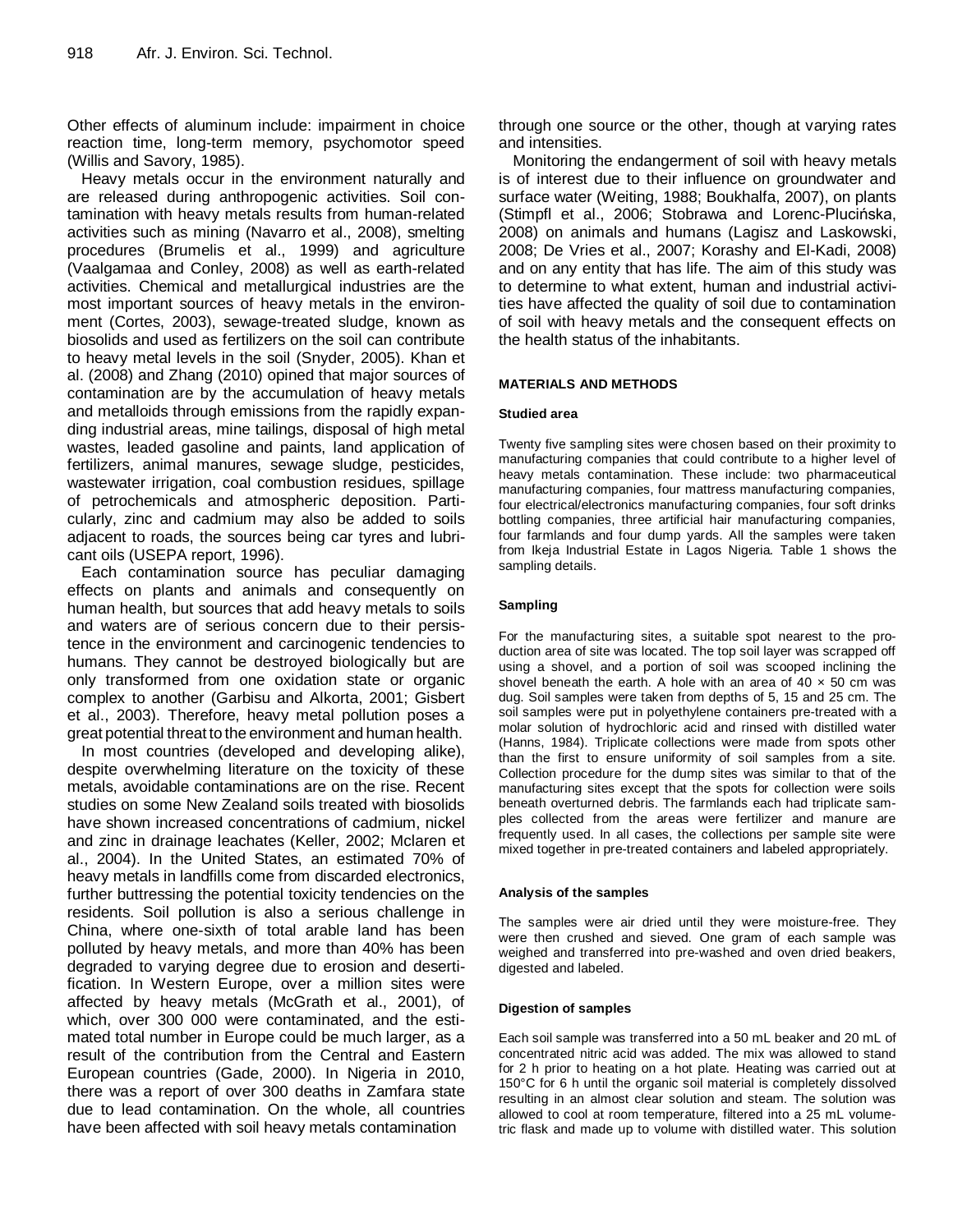#### **Table 1.** Sample information.

| Site code | <b>Site</b>                                                              |  |  |  |  |  |
|-----------|--------------------------------------------------------------------------|--|--|--|--|--|
| Site A    | Mattress Manufacturing Industry I                                        |  |  |  |  |  |
| Site B    | Mattress Manufacturing Industry II                                       |  |  |  |  |  |
| Site C    | Mattress Manufacturing Industry III                                      |  |  |  |  |  |
| Site D    | Mattress Manufacturing Industry IV                                       |  |  |  |  |  |
| Site E    | Electrical, Electronics and Cable Manufacturing Company I                |  |  |  |  |  |
| Site F    | Electrical, Electronics and Cable Manufacturing Company II               |  |  |  |  |  |
| Site G    | Electrical, Electronics and Cable Manufacturing Company III              |  |  |  |  |  |
| Site H    | Electrical, Electronics and Cable Manufacturing Company IV               |  |  |  |  |  |
| Site I    | Soft drinks and bottle manufacturing company I                           |  |  |  |  |  |
| Site J    | Soft drinks and bottle manufacturing company II                          |  |  |  |  |  |
| Site K    | Soft drinks and bottle manufacturing company III.                        |  |  |  |  |  |
| Site L    | Soft drinks and bottle manufacturing company IV                          |  |  |  |  |  |
| Site M    | Dump Yard I                                                              |  |  |  |  |  |
| Site N    | Dump Yard II                                                             |  |  |  |  |  |
| Site O    | Dump Yard III                                                            |  |  |  |  |  |
| Site P    | Dump Yard IV                                                             |  |  |  |  |  |
| Site Q    | Farm Land I                                                              |  |  |  |  |  |
| Site R    | Farm Land II                                                             |  |  |  |  |  |
| Site S    | Farm Land III                                                            |  |  |  |  |  |
| Site T    | Farm Land IV                                                             |  |  |  |  |  |
| Site U    | Artificial hair manufacturing industry I                                 |  |  |  |  |  |
| Site V    | Artificial hair manufacturing industry II                                |  |  |  |  |  |
| Site W    | Artificial hair manufacturing industry III                               |  |  |  |  |  |
| Site X    | Pharmaceutical Company Manufacturing Multivitamins                       |  |  |  |  |  |
| Site Y    | Pharmaceutical<br>Company<br>Manufacturing<br>Prescription<br>medicines. |  |  |  |  |  |

was aspirated into a Varian AAS 200 spectrophotometer to determine the metals.

#### **AAS configuration**

A four lamp turret Varian 200 flame AA spectrometer was optimized for the determination of cadmium (Cd), lead (Pb), chromium (Cr), copper (Cu), iron (Fe) and arsenic (As). The concentrations were measured in parts per million (ppm). The instrument mode was absorbance. The sampling mode of the instrument was manual, set at the prompt measurement mode. The photomultiplier voltage was set at 330 V. Precision of the standard, sample and expansion factor was 1%. A background correction factor was not used in the determination of any of the metals. The reslope was carried out after every 12 samples and the reslope standard was 2.0. The reslope lower limit was 75% and upper limit 125%. The lamp current for all the metals were set between 5-8 mA.

# **RESULTS AND DISCUSSION**

The standard calibration curves for all six metal ions were

obtained using a series of varying concentration. All calibration curves were linear with correlation coefficients close to unity. Table 2 gives the summary of the results obtained in this study. The progression of metal accumulation in soil samples does not only indicate the level of current contamination but can portray a history of activities over a long period of time since soil is a sink for these contaminants. All the metal ions analyzed were present in varying concentrations except for arsenic that was not detected. Various agencies including World Health Organization (WHO), United States Environmental Protection Agency (US-EPA) and European Regulatory Standards (EURS) have set different maximum contaminant limits for heavy metals. The maximum recommended by EURS for soil samples are: cadmium 3 mg/kg; chromium 100 mg/kg; copper 30 mg/kg and lead 150 mg/kg. Figures 1 to 4 show the graphical representation of the levels of cadmium, lead, chromium and copper, respectively, in comparison with the EURS recommended minimum standards.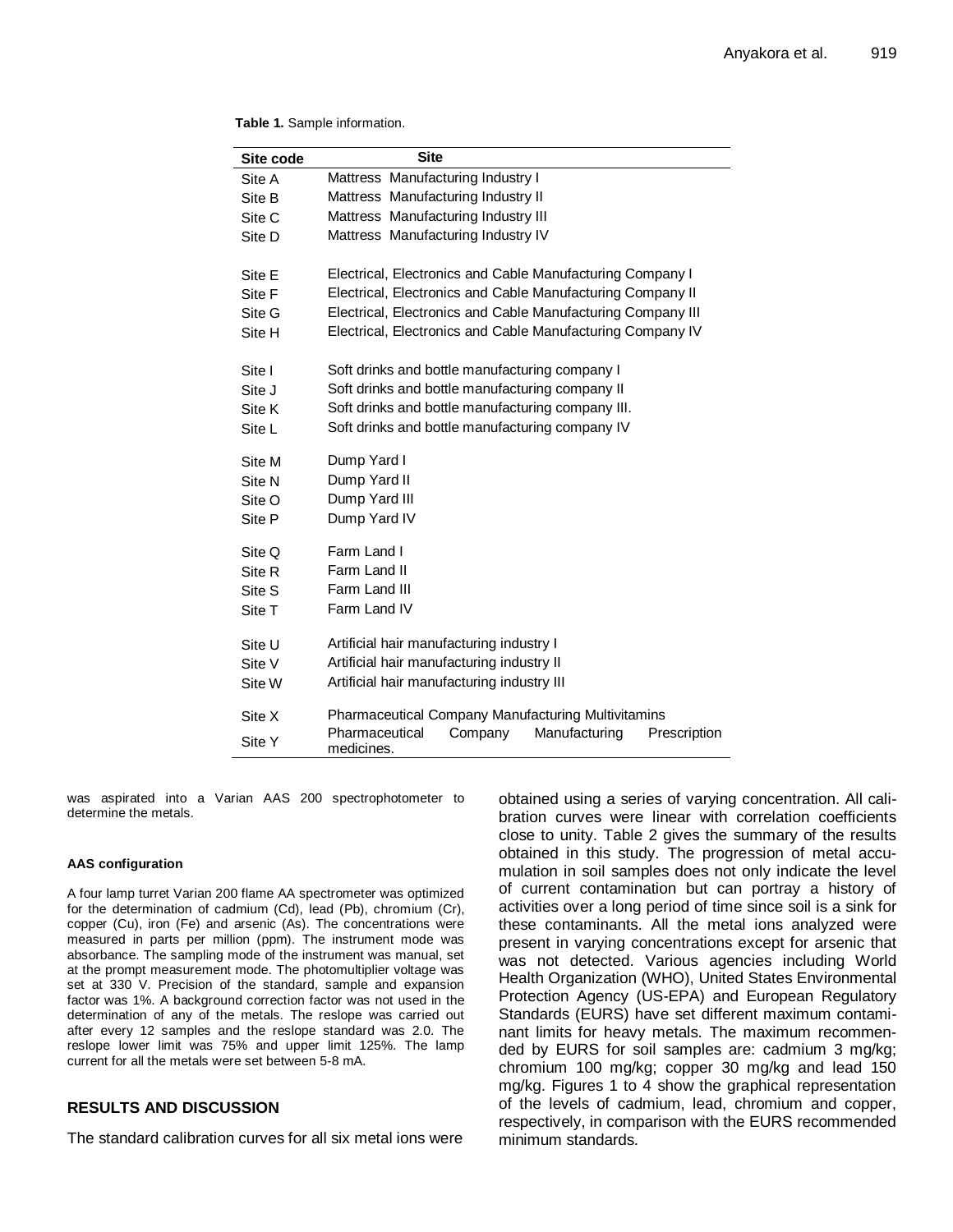| Sample | Cd (mg/kg) | As (mg/kg) | Pb (mg/kg) | Cr (mg/kg) | Fe (mg/kg) | Cu (mg/kg) |
|--------|------------|------------|------------|------------|------------|------------|
| Site A | 1.25       | <b>ND</b>  | 5.40       | 0.46       | 1111       | 4.40       |
| Site B | 3.40       | ND.        | 10.40      | 0.56       | 2190       | 4.36       |
| Site C | 3.60       | ND.        | 8.40       | 1.75       | 1234       | 3.80       |
| Site D | 4.10       | ND.        | 9.30       | 2.20       | 1256       | 3.20       |
| Site E | 0.80       | ND.        | 4.40       | 0.88       | 1189       | 3.11       |
| Site F | 0.90       | ND         | 3.60       | 0.96       | 1134       | 4.40       |
| Site G | 1.20       | ND.        | 3.70       | 0.70       | 1178       | 3.60       |
| Site H | 1.50       | ND.        | 3.20       | 0.80       | 1189       | 4.56       |
| Site I | 4.20       | ND.        | 9.20       | 1.86       | 1145       | 2.24       |
| Site J | 0.56       | ND.        | 4.40       | 0.55       | 1267       | 3.36       |
| Site K | 2.58       | <b>ND</b>  | 12.50      | 1.86       | 2167       | 4.46       |
| Site L | 2.20       | ND.        | 9.54       | 1.96       | 1267       | 5.58       |
| Site M | 2.10       | ND.        | 9.56       | 2.20       | 2214       | 3.42       |
| Site N | 2.20       | ND.        | 8.80       | 1.76       | 2216       | 2.20       |
| Site O | 1.00       | ND         | 3.40       | 0.88       | 1786       | 2.56       |
| Site P | 1.03       | ND         | 3.56       | 0.82       | 1343       | 2.58       |
| Site Q | 1.10       | ND.        | 3.80       | 0.83       | 1876       | 2.40       |
| Site R | 0.90       | ND.        | 2.54       | 0.84       | 1945       | 3.40       |
| Site S | 0.80       | ND.        | 2.20       | 0.90       | 1120       | 2.90       |
| Site T | 2.40       | ND         | 2.10       | 0.99       | 1140       | 2.45       |
| Site U | 2.50       | ND.        | 2.22       | 0.75       | 1138       | 3.30       |
| Site V | 2.10       | ND.        | 3.20       | 0.24       | 1156       | 2.20       |
| Site W | 1.80       | ND.        | 2.40       | 0.75       | 1134       | 2.67       |
| Site X | 1.10       | ND.        | 2.20       | 0.66       | 1128       | 2.67       |
| Site Y | 2.24       | <b>ND</b>  | 7.80       | 1.36       | 1134       | 6.60       |

**Table 2.** Summary of result.



**Figure 1.** A graphical illustration of cadmium concentrations in the soil samples relative to EURS permissible limits.

In Figure 1, site I (soft drink bottling company) had the highest concentration of cadmium with a concentration of 4.20 mg/kg. 16% of the sites had values of cadmium higher than the EURS maximum concentration limit (MCL) of 3 mg/kg. Heavy metals are dangerous because they tend to bioaccumulate. Even low exposure levels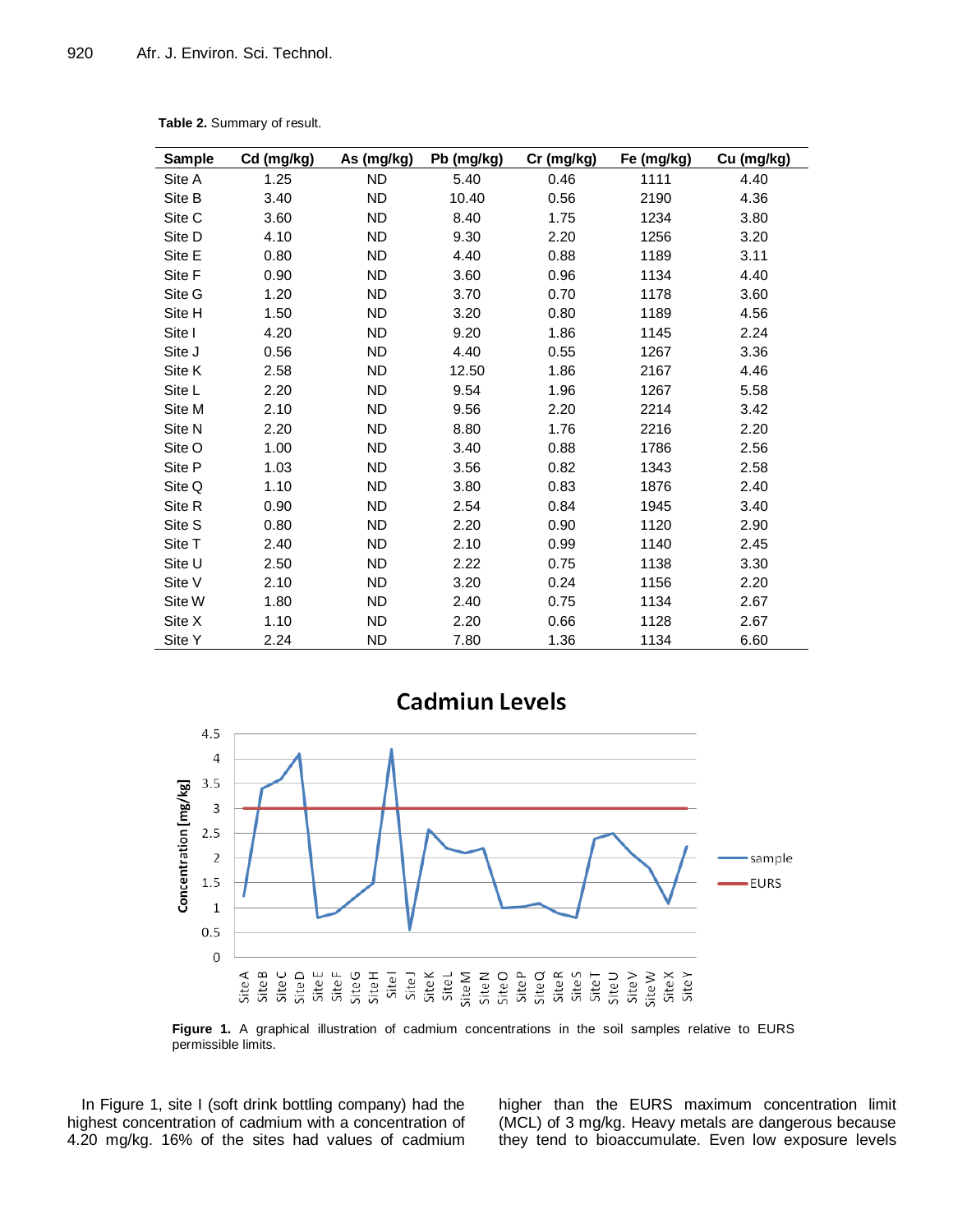

**Figure 2.** A graphical illustration of lead concentrations in the soil samples relative to EURS permissible limits.



#### **Figure 3.** A graphical illustration of chromium concentrations in the soil samples relative to EURS permissible limits.

may, in time, cause accumulation, especially in the kidneys. Both the kidneys and liver act as cadmium stores (together storing 50 to 85% of the body burden), with 30 to 60% being stored in the kidneys; cadmium stored in the liver is gradually released to the kidneys (Anyakora et al., 2011). Though there has been paucity of information on reported carcinogenicity by oral route, most classifications are based on occupational exposure to cadmium with inhalation as the primary route of exposure. A study also reported an association between environmental exposure to cadmium and cancer via inhalation exposure (Nawrot et al., 2006). These authors also compared cancer incidence in an area contaminated with cadmium (geometric mean cadmium soil concentration 7.97 mg/kg) with incidence in an area with low exposure to cadmium (geometric mean cadmium soil concentration 0.81 mg/kg). Nawrot et al. (2006) also found a significant relationship between cadmium concentration in the soil, or residence in a high-exposure area, and lung cancer even after adjustment for age, sex, smoking and exclusion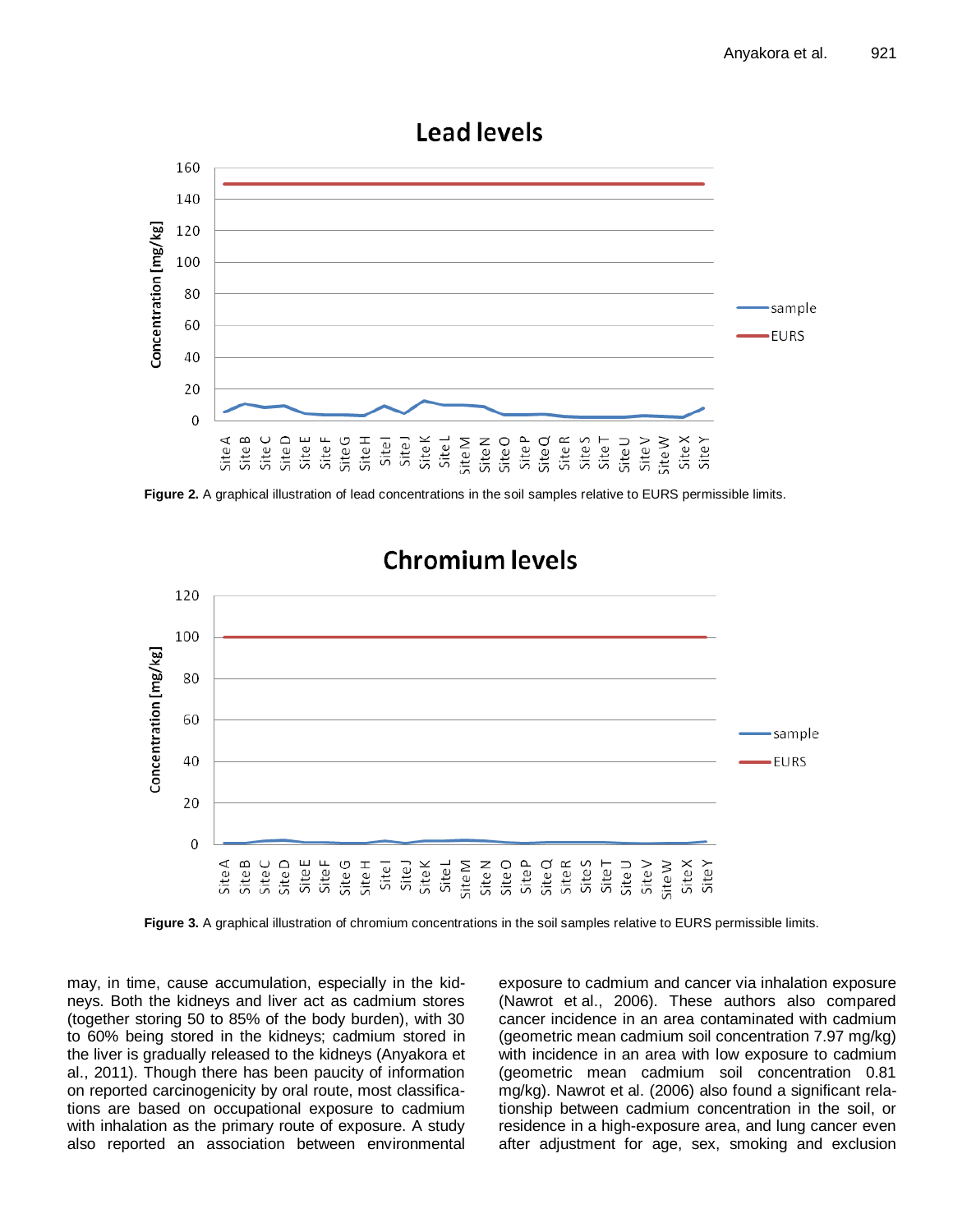

**Figure 4.** A graphical illustration of copper concentrations in the soil samples relative to EURS permissible limits.

of cadmium-exposed workers.

Of the 25 sites analysed, lead concentration was found to be high in eight sites: two mattress manufacturing companies, three bottling companies, one dump site and one pharmaceutical company. The site with the highest concentration level of lead was site K (12.50 mg/kg)- a bottling company, followed by site B (10.40 mg/kg)- a mattress manufacturing company. Soil is contaminated by lead from various sources (American Academy of Pediatrics, 1987). Lead particles are deposited in the soil from flaking lead paint, incinerators (and similar sources), and motor vehicles that use leaded gasoline. Waste disposal is also a factor. Urban environments in general have received higher depositions of lead from vehicular emissions than rural areas (Xintaras, 1992). Lagos being an urban town is typified by large anthropogenic activities of varying forms. Some individuals may be exposed to lead from occupational or hobby sources or from other less-common sources, such as the use of lead-glazed pottery, stained glassworking, and target practice in poorly ventilated indoor firing ranges.

Table 2 and Figure 2 depicts the concentration levels of chromium with sites D and M having the highest concentration levels of 2.20 mg/kg each. These two sites represent the mattress and dump site, respectively. Other sites with relative high values for chromium were three bottling companies and one dump site. A suite of Industrial activities has led to widespread of chromium contamination within soils and natural waters. Although, chromium is an essential element for humans, the hexavalent form is toxic, mutagenic and carcinogenic (National Research Council, 1974). On this premise, the widespread presence of chromium in the environment poses a serious threat to human and animal life. It has also been shown that Cr(VI), which typically exists as the oxyanion chromate  $(CrO<sub>4</sub><sup>2</sup>)$ , has a high solubility in soils and ground waters resulting in increased mobility in the environment. In contrast, the reduced form of chromium, Cr(III), has a limited hydroxide solubility and forms strong complexes with soil minerals (Sass and Rai, 1987). Accordingly, reduction of Cr(VI) to Cr(III) is an important means by which the deleterious effects of this heavy metal are mitigated. This general procedure forms the fundamental basis of a large number of technologies currently being tested for remediation of chromium-contaminated soils (Collen, 2003).

The result also showed site N (a dump site) to have the highest iron concentration (2216 mg/kg) followed by site M (another dump site) with a concentration of 2214 mg/kg. These values suggest that the dump sites in Lagos are not only reservoirs for most heavy metals but also have a high propensity for iron overload and possible toxicity in the soil samples, therefore placing dumpsites as a good candidate for remediation. Our study reveals that seven out of the study sites, had iron concentrations higher than the EURS MCL limits of 1500 mg/kg.

Copper is both an essential element and a contaminant. Our analysis shows that the soil samples from a pharmaceutical company (site Y) had the highest concentration of copper (6.60 mg/kg). This was followed by site L (a soft drink bottling company) with a concentration of 5.58 mg/kg. Though some studies have shown copper to be carcinogenic in tests with mice and dogs (WHO, 1998), the US-EPA (1991) has not classified copper with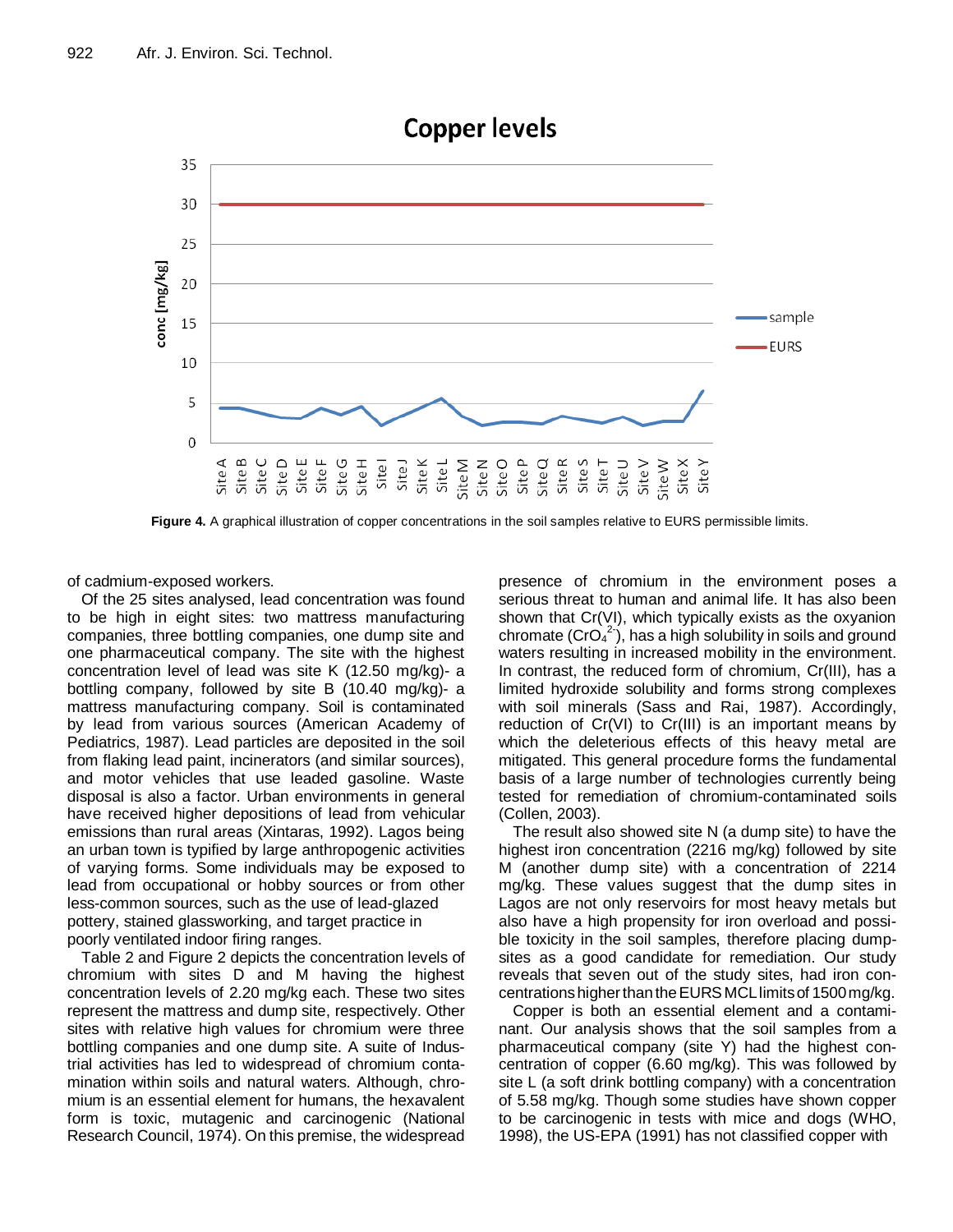regards to its carcinogenicity on the basis that there is no human data, inadequate animal data from assays of copper compounds, and equivocal mutagenicity data.

An overview of the heavy metal analysis showed farmlands, electrical manufacturing companies and artificial hair manufacturing companies to have low concentrations of heavy metals leached into the soil samples. The reverse is seen with the dump sites, mattress manufacturing companies, soft drinks bottling companies and only one of the pharmaceutical companies. We establish that through the various activities carried out by the residents and workers in these work sites, heavy metals are been introduced into the soil in various forms and ways. The progression of metal accumulation in soil samples does not only indicate the level of current contamination but can portray a history of activities over a long period of time since soil is a sink for these contaminants.

The elemental analysis of all soil samples shows that cadmium and iron exceeded the maximum concentration level in the sites used. Our results confirmed the correlation between a densely populated area and heavy-metal contaminations. The highest cadmium value of 4.20 mg/kg can be seen in sample site I which represents the soft drinks bottling companies. 16% of sample sites had a high concentration of cadmium. Site N, a dump yard, had the highest concentration of iron of all samples investigated. 28% of the sites exceeded the maximum concentration level of iron in soil. Hence dump yards, mattress manufacturing companies and soft drinks bottling manufacturing companies were implicated in the heavy metals contamination.

Precautionary measures should thus be taken to avoid chronic toxicity in humans resulting from planting food crops on soils in high-exposure areas and other human activities which can cause ingestion of edibles contaminated with these metals. Even though the farmlands did not show a significant level of contamination, Giller et al. (1998) reported that there was a detrimental effect to soil microbial diversity and microbial activities (indexes of microbial metabolism and of soil fertility) in metal-polluted environments. Previous studies done on this environment on ground water revealed high level of heavy metal load (Anyakora et al., 2011). This indicates a possibility of leaching of heavy metals from the soil into the groundwater and surrounding water bodies. Bioremediation of this environment is highly recommended to reverse a possible adverse health effect to the population.

Until now, methods used for remediation of heavy metals in communities or sites that are heavy metal prone include acid leaching and electro reclamation, excavation and land fill, thermal treatment, which are not suitable for practical applications, due to high cost, low efficiency, large destruction of soil structure and fertility and high dependence on the contaminants of concern, soil properties, site conditions. The advent of phytoremediation strategies for heavy metals contaminated soils has offered better solution (Cheng et al., 2002; Lasat,

2002). However, the ideal plant for phytoextraction or phytoremediation should grow rapidly, produce a high amount of biomass, and be able to tolerate and accumulate high concentrations of metals in shoots. Most of the commonly known heavy metal accumulators belong to the Brassicaceae family (Kumar et al., 1995). Although, hyperaccumulator plants have exceptionally high metal accumulating capacity, most of these have a slow growth rate and often produce limited amounts of biomass when the concentration of available metal in the contaminated soil is very high.

An alternative is to use species with a lower metal accumulating capacity but higher growth rates, such as Indian mustard (*Brassica juncea*); another alternative is to provide them with an associated plant growth-promoting rhizobacteria, which also is considered to be an important component of phytoremediation technology (Wenzel et al., 1999; Glick, 2003). Also, through the use of microbially generated redox potentials, heavy metals could be rendered immobile such that they do not leach into water bodies. This way, the various sites that are heavily contaminated would be mopped up of the injurious metals.

# **Conclusion**

This study indicates the presence of lead, chromium, copper and cadmiun in the study area. Cadmium was found in concentrations above European Regulatory Standards maximum allowable concentration indicating a threat to the population. Even though the levels for chromium, lead and copper are below the European Regulatory Standards maximum concentration limits, they still pose a threat since these toxicants are known to be bioaccumulative. The study also concludes that there is a correlation between industrialization and level of heavy metal contamination.

# **REFERENCES**

- Anyakora C, Nwaeze K, Awodele O, Nwadike C, Arbabi M, Coker H (2011) Concentrations of Heavy Metals in some Pharmaceutical Effluents in Lagos, Nigeria. J. Environ. Chem. Ecotoxicol. 3(2): 25- 31.
- Boukhalfa C (2007). Heavy metals in the water and sediments of Oued Es-Souk, Algeria, a river receiving acid effluents from an abandoned mine. Afr. J. Aquat. Sci. 2(3):245–249.
- Brumelis G, Brown DH, Nikodemus O, Tjarve D (1999). The monitoring and risk assessment of Zn deposition around a metal smelter in Latvia. Environ. Monit. Assess. 58 (2):201–212.
- Cheng S, Grosse W, Karrenbrock F, Thoennessen M (2002). Efficiency of constructed wetlands in decontamination of water polluted by heavy metals. Ecol. Eng. 18(3):317–325.
- De Vries W, Romkens PF, Schutze G (2007). Critical soil concentrations of cadmium, lead, and mercury in view of health effects on humans and animals. Rev. Environ. Contam. Toxicol, 191:91–130.
- Dupler D (2001). Heavy metal poisoning. Gale Encyclopedia of Alternative Medicine. Farmington Hills, MI: Gale Group.
- Gade LH (2000). Highly polar metal Metal bonds in "early-late" heterodimetallic complexes. Angewandte Chemie-International Edition. 39(15):2658–2678.